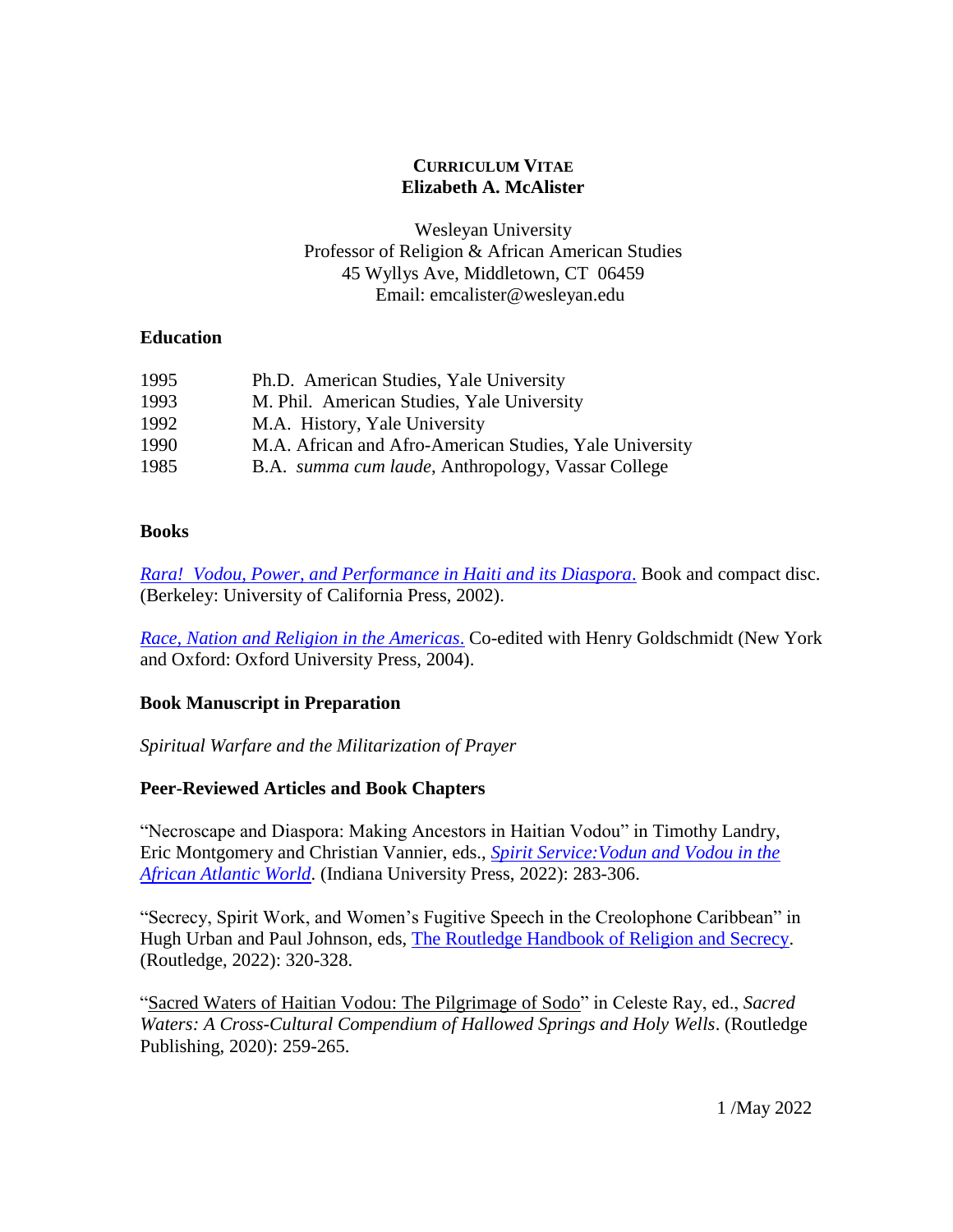["Caribbean Women's Fugitive Speech Traditions"](https://digitalcollections.wesleyan.edu/object/relifp-82) *Women in French Studies Journal*, Special conference issue, Dec 31, 2019: 25-35.

["Race, Gender, and Christian Diaspora: New Pentecostal Intersectionalities and Haiti"](https://digitalcollections.wesleyan.edu/object/relifp-84?) in Judith Casselberry and Elizabeth A. Pritchard, eds., [Spirit on the Move:](https://www.dukeupress.edu/spirit-on-the-move) [Black Women](https://www.dukeupress.edu/spirit-on-the-move)  [and Pentecostalism in Africa and the Diaspora,](https://www.dukeupress.edu/spirit-on-the-move) Durham, NC: Duke University Press, 2019: 44-64. [doi [here\]](https://doi.org/10.1215/9781478002116-003)

["The Militarization of Prayer in America: White and Native American Spiritual Warfare"](https://digitalcollections.wesleyan.edu/islandora/object/relifp:56) Journal of Religious and Political Practice. 1: 1 (2016): 114-130 [\[doi here\]](https://doi.org/10.1080/20566093.2016.1085239)

--Reprinted in Peter Van der Veer, Ed., *Prayer and Politics*. (New York: Routledge, February 2017).

"Rara in New York City: Transnational Popular Culture" in Yanique Hume and Aaron Kamugisha, eds., *[Caribbean popular culture: power, politics and performance](https://ianrandlepublishers.com/product/caribbean-popular-culture-power-politics-and-performance/)*. (Kingston; Miami: Ian Randle Publishers, 2016): 452-469.

["The Color of Christ in Haiti"](https://digitalcollections.wesleyan.edu/islandora/object/relifp:57) *Journal of Africana Religions* 2:3 (2014): 409-418. [\[doi](https://www.jstor.org/stable/10.5325/jafrireli.2.3.0379#metadata_info_tab_contents)  [here\]](https://www.jstor.org/stable/10.5325/jafrireli.2.3.0379#metadata_info_tab_contents)

"Possessing the [Land for Jesus,"](https://digitalcollections.wesleyan.edu/object/relifp-35) in Paul C. Johnson, ed., *Spirited Things: The Work of "Possession" in Black Atlantic Religions* (Chicago: University of Chicago Press, 2014): 177-205.

["Le Festival Rara en Haiti: Travail Religieux et Divertissement Public en Temps](https://digitalcollections.wesleyan.edu/object/relifp-54)  [d'Insécurite et de Troubles.](https://digitalcollections.wesleyan.edu/object/relifp-54) "*Bulletin Du Bureau National d'Ethnologie* 48:2 (April 2014): 69-75.

["Humanitarian Adhocracy, Transnational New Apostolic Missions, and Evangelical Anti-](https://digitalcollections.wesleyan.edu/object/relifp-29)[Dependency in a Haitian Refugee Camp,"](https://digitalcollections.wesleyan.edu/object/relifp-29) *Nova Religio: The Journal of Alternative and Emergent Religions* 16:4 (May 2013). [\[doi here\]](https://doi.org/10.1525/nr.2013.16.4.11)

--Reprinted in Horstmann and Jung, eds, *[Building Noah's Ark for Migrants, Refugees,](https://www.palgrave.com/us/book/9781137501530)  [and Religious Communities](https://www.palgrave.com/us/book/9781137501530)* (London: Palgrave Macmillan, June 2015): 181-206.

["Soundscapes of Disaster and Humanitarianism: Survival Singing, Relief Telethons, and](https://digitalcollections.wesleyan.edu/object/relifp-41)  [the Haiti Earthquake,"](https://digitalcollections.wesleyan.edu/object/relifp-41) *Small Axe: A Caribbean Platform for Criticism* 39 (Nov 2012): 22-38. [doi here]

["From Slave Revolt to a Blood Pact with Satan: The Evangelical Rewriting of Haitian](https://digitalcollections.wesleyan.edu/object/relifp-11)  [History,"](https://digitalcollections.wesleyan.edu/object/relifp-11) *Studies in Religion/Sciences Religieuses* 41:2 (June 2012): 187-215. [\[doi here\]](https://doi.org/10.1177/0008429812441310)

--Reprinted in Millery Polyne, ed., *[The Idea of Haiti: Rethinking Crisis and Development](https://www.upress.umn.edu/book-division/books/the-idea-of-haiti)* (Minneapolis: University of Minnesota Press, 2013).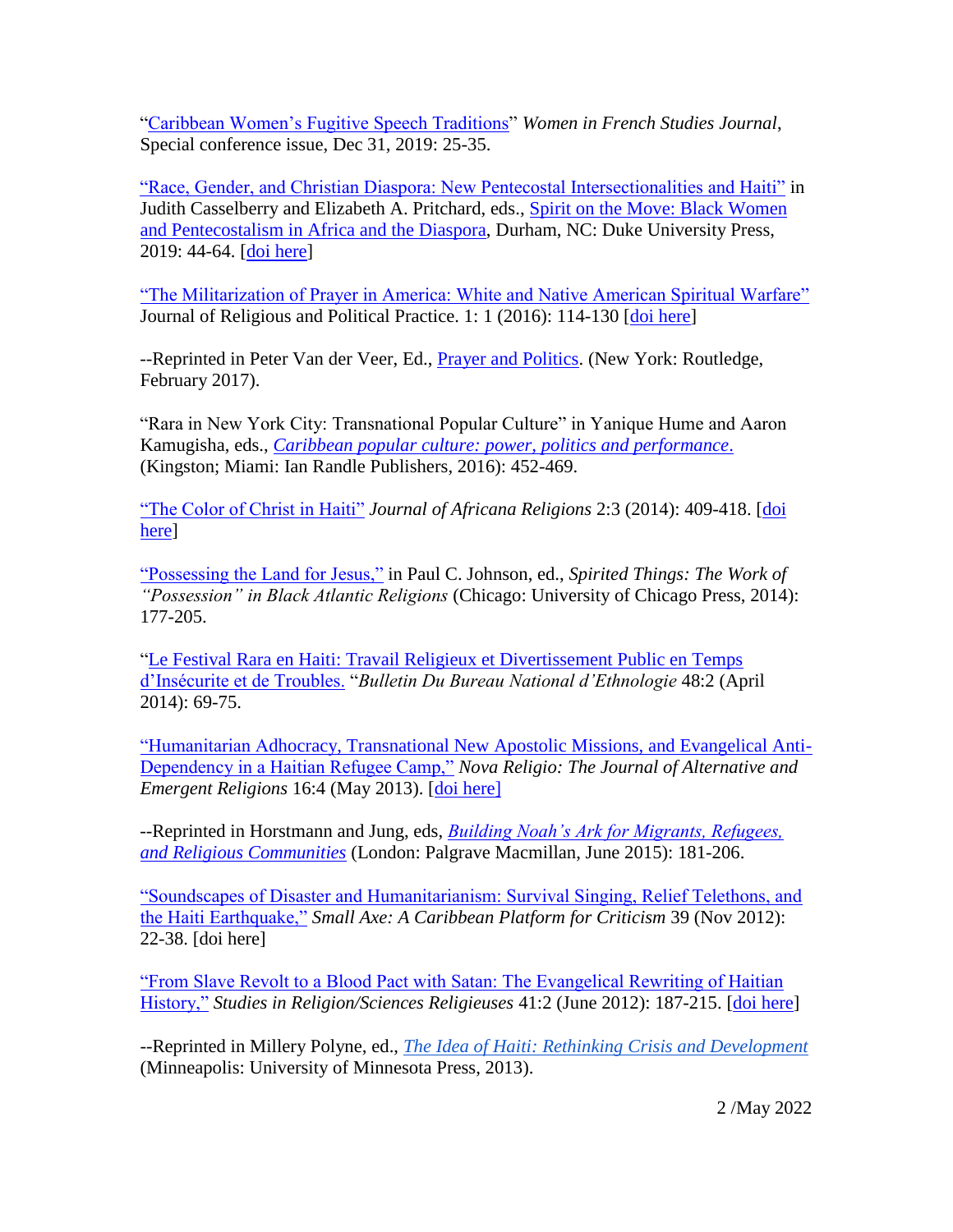["Slaves, Cannibals, and Infected Hyper-Whites: The Race and Religion of Zombies,"](https://digitalcollections.wesleyan.edu/object/relifp-40) *Anthropological Quarterly* 85:2 (Spring 2012): 457-486.

--Reprinted in Sarah Juliet Lauro, ed., *[Zombie Theory: A Reader](https://www.upress.umn.edu/book-division/books/zombie-theory)*. U of Minnesota Press, 2017.

["Listening for Geographies: Music as Sonic Compass Pointing Towards African and](https://digitalcollections.wesleyan.edu/object/relifp-31)  [Christian Diasporic Horizons in the Caribbean,"](https://digitalcollections.wesleyan.edu/object/relifp-31) *Black Music Research Journal* 32:2 (Fall 2012): 25-50. [\[doi here\]](https://doi.org/10.5406/blacmusiresej.32.2.0025)

--Reprinted in Regine O. Jackson, ed., *Geographies of the Haitian Diaspora* (New York: Routledge, 2011): 207-228.

["Catholic, Vodou, and Protestant: Being Haitian, Becoming American—Religious Pluralism,](https://digitalcollections.wesleyan.edu/object/relifp-25)  [Immigrant Incorporation, and Transnationalism,"](https://digitalcollections.wesleyan.edu/object/relifp-25) (co-authored with Karen Richman) in Richard Alba, Albert J. Raboteau and Josh DeWind, eds., *Immigration and Religion in America: Comparative and Historical Perspectives* (New York: NYU Press, 2009): 319-352.

["Rara as Popular Army: Hierarchy, Militarism, and Warfare,"](https://digitalcollections.wesleyan.edu/object/relifp-36) in Philip Scher, ed., *Perspectives on the Caribbean: A Reader in Culture, History, and Representation* (Malden, MA: Wiley-Blackwell, 2009): 129-143.

["Globalization and the Religious Production of Space,"](https://digitalcollections.wesleyan.edu/object/relifp-21?) *Journal for the Scientific Study of Religion* 44:3 (Sept 2005): 249-255.

--Reprinted in Paul W. James, ed., *Globalization and Culture: Central Currents in Globalization*, Vol.1 (London: Sage Publications, 2010).

"The Rite [of Baptism in Haitian Vodou,"](https://digitalcollections.wesleyan.edu/object/relifp-47) in Colleen McDannell, ed., *Religions of the United States in Practice* (Princeton: Princeton University Press, 2001), 362-371. [\[doi here\]](https://doi.org/10.2307/j.ctv346rkb.34)

["Love, Sex and Gender Embodied: The Spirits of Haitian Vodou,"](https://digitalcollections.wesleyan.edu/object/relifp-32) in Nancy Martin and Joseph Runzo, eds., *Love, Gender and Sexuality in the World Religions* (Oxford: Oxford Oneworld Press, 2000), 128-145.

--Translated into French and reprinted as ["Amour, sexe et genre incarnés: les esprits du](http://africultures.com/amour-sexe-et-genre-incarnes-les-esprits-du-vaudou-haitien-3294/?utm_source=newsletter&utm_medium=email&utm_campaign=477)  [vaudou haitien"](http://africultures.com/amour-sexe-et-genre-incarnes-les-esprits-du-vaudou-haitien-3294/?utm_source=newsletter&utm_medium=email&utm_campaign=477) *Africultures* 58 (Jan 2004): 111-130.

["The Jew in the Haitian Imagination: Premodern Anti-Judaism in the Postmodern](https://digitalcollections.wesleyan.edu/object/relifp-44)  [Caribbean,"](https://digitalcollections.wesleyan.edu/object/relifp-44) in Yvonne Chireau and Nathaniel Deutch, eds., *Black Zion: African-American Religious Encounters with Judaism* (New York: Oxford University Press, 2000): 203-237.

--Revised and reprinted as "The Jew in the Haitian Imagination: A Popular History of Anti-Judaism and Proto-Racism," in Henry Goldschmidt and Elizabeth McAlister, eds., *Race,*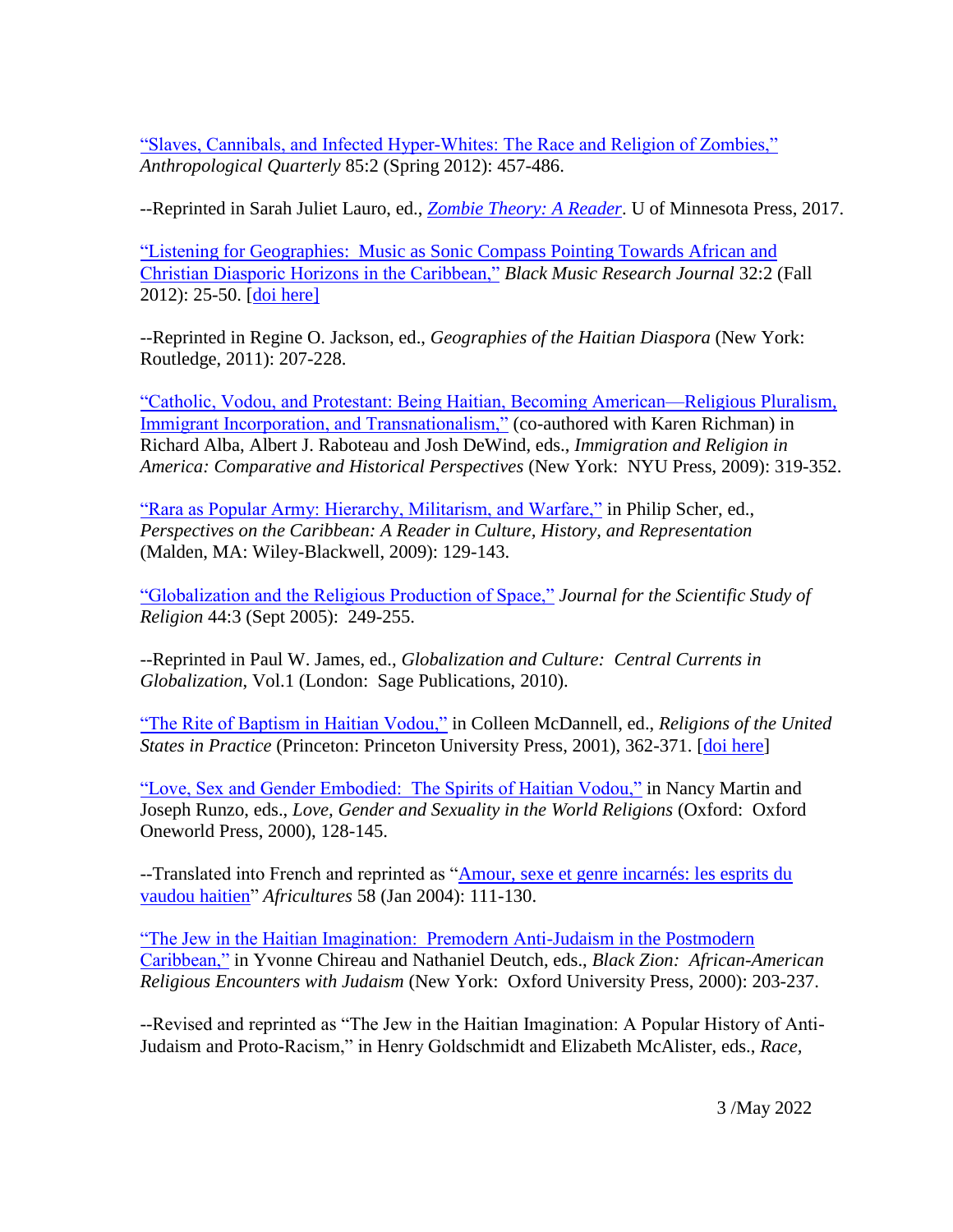*Nation, and Religion in the Americas* (New York and Oxford: Oxford University Press, 2004): 61-84.

--Also reprinted in Claudine Michel and Patrick Bellegarde-Smith, eds., *Vodou in Haitian Life and Culture: Invisible Powers* (New York: Palgrave Macmillan, 2006): 79-100.

["The Madonna of 115th Street Revisited: Vodou and Haitian Catholicism in the Age of](https://digitalcollections.wesleyan.edu/object/relifp-46)  [Transnationalism,"](https://digitalcollections.wesleyan.edu/object/relifp-46) in R. Stephen Warner, ed., *Gatherings in Diaspora: Religious Communities and the New Immigration* (Philadelphia: Temple University Press, 1998): 123- 160.

--Reprinted in Cornel West and Eddie S. Glaude, Jr., eds., *African American Religious Thought: An Anthology* (Louisville, KY: Westminster John Knox Press, 2003): 942-977.

--Also reprinted in Janice A. Radway, Kevin G. Gaines, Barry Shank, and Penny Von Eschen, eds., *American Studies: An Anthology* (Malden, MA : Wiley-Blackwell, 2009), 233-245.

"Teaching September 11th" *The Council of Societies for the Study of Religion: Bulletin* (30:4 2001): 76-77.

--Reprinted in *Reinventing Religious Studies: Key Writings in the History of a Discipline*. Scott S. Elliott, ed. (Taylor & Francis, 2014.)

--Also reprinted in *Bulletin for the Study of Religion* 50.4 (2021), 137-138.

"New York, Lavalas, and the Emergence of Rara," *Journal of Haitian Studies* 2:2 (Autumn 1996): 131-139.

["A Sorcerer's Bottle: The Visual Art of Magic in Haiti,"](https://digitalcollections.wesleyan.edu/object/relifp-22) in Donald J. Cosentino, ed., *Sacred Arts of Haitian Vodou* (Los Angeles: UCLA Fowler Museum of Cultural History, 1995), 304- 321.

--Translated into French and reprinted as ["Voyage autour d'une bouteille de sorcier: L'Art](https://www.academia.edu/45029329/Voyage_auteur_d_une_bouteille_de_sorcier_L_Art_visuel_de_la_magie_en_Haiti)  [visuel de la magie en Haiti,](https://www.academia.edu/45029329/Voyage_auteur_d_une_bouteille_de_sorcier_L_Art_visuel_de_la_magie_en_Haiti)" in Michel Le Bris, ed., *Vaudou* (Paris: Hoebeke, 2003), 134-155.

--Reprinted in Phoebe Reeves, ed., *Turning the Century: A Bits and Bytes Reader for Developing Writers* (Upper Saddle River, NJ: Prentice Hall, 2000), 238-251.

["Sacred Stories from the Haitian Diaspora: A Collective Biography of Seven Vodou](https://digitalcollections.wesleyan.edu/object/relifp-39)  [Priestesses in New York City,"](https://digitalcollections.wesleyan.edu/object/relifp-39) *Journal of Caribbean Studies* 9:1 & 2 (Winter 1993): 10-27.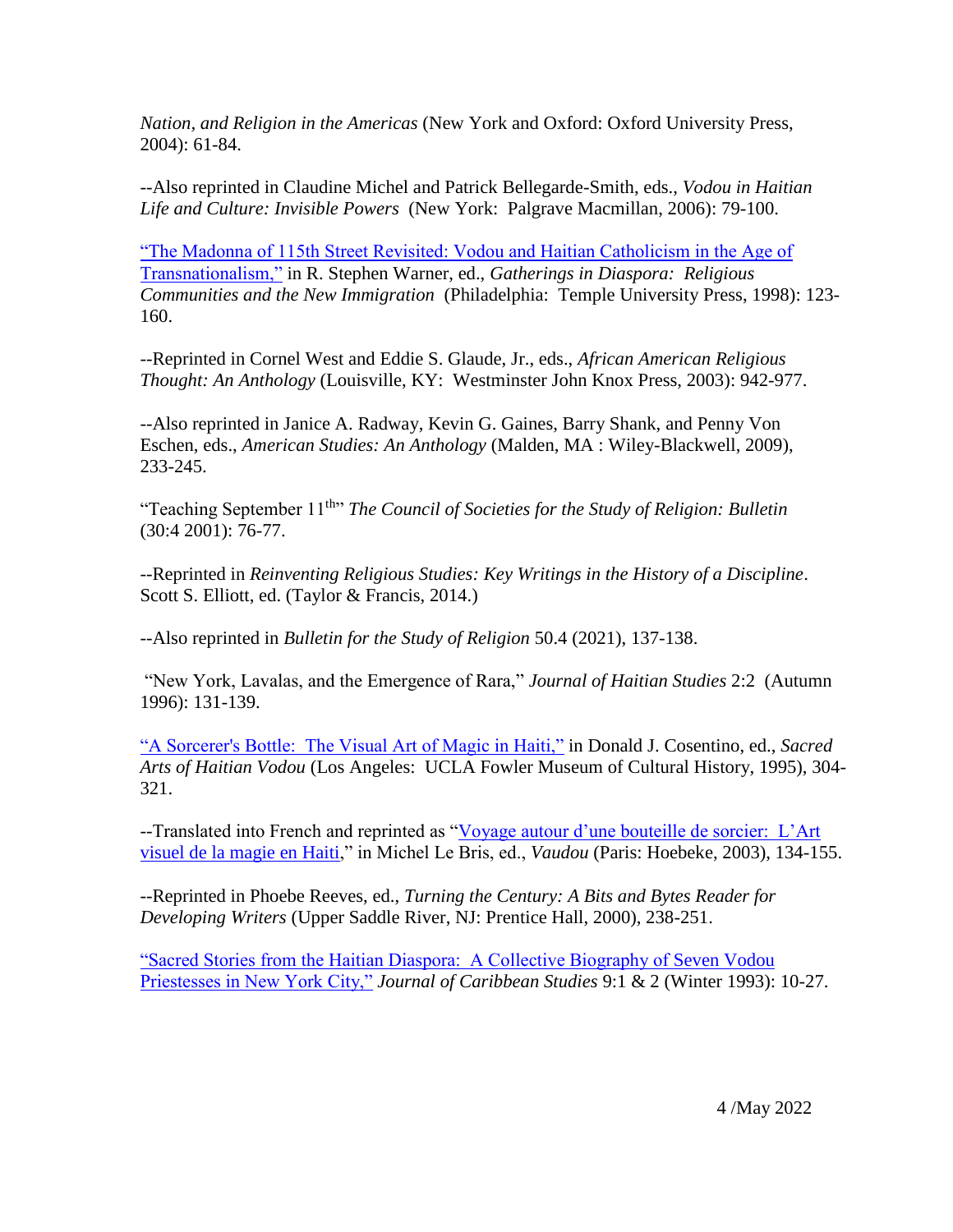#### **Additional Book Chapters**

"Je nan Je: Haitian Visual Epistemologies" in Lean Gordon, ed., *Ghetto Biannale/Geto Byanal 2009-2015* (London: No Eraser Publishing, 2017): 204-207. [In English and Haitian Kreyòl]

"From the Rubble to the Telethon: Music, Religion and the Haiti Quake," in Martin Munro, ed., *Haiti Rising: Haitian History, Culture, and the Earthquake of 2010* (Liverpool: Liverpool University Press, 2010), 96-101.

"Religion in Post-Earthquake Haiti," (co-authored with Leslie Desmangles) in Martin Munro, ed., *Haiti Rising: Haitian History, Culture, and the Earthquake of 2010* (Liverpool: Liverpool University Press, 2010), 70-78.

"Il festival rara ad Haiti: opera religiosa e drama pubblico in tempi di insicurezza e di dosordine," in Emmanuelle Honorin, ed., *L'isola magica Haiti* (Milan: Casa Riciordi, 2011), 51-57. [Translated into Italian from "The Rara Festival in Haiti: Religious Work and Public Play in Times of Insecurity and Turmoil," and largely drawn from my book *Rara!*]

## **Online Educational Website**

["Rara Festivals in Haiti and New York,"](http://rara.research.wesleyan.edu/) an educational website in English, French and (soon) Haitian Creole at<http://rara.wesleyan.edu/>

--also featured as a "Web Cuarderno" by the New York University Hemispheric Institute http://www.hemisphericinstitute.org/eng/cuaderno/index.html

# **Reference Book Entries**

"Vodou," *Encyclopædia Britannica and Encyclopædia Britannica Online Academic Edition.* [<http://www.britannica.com/EBchecked/topic/632819/Vodou>](http://www.britannica.com/EBchecked/topic/632819/Vodou) 2010

"Rastafari," *Encyclopædia Britannica and Encyclopædia Britannica Online Academic Edition* <http://www.britannica.com/EBchecked/topic/491801/Rastafari> 2010

"Rara," *The Continuum Encyclopedia of Popular Music of the World, Vol. III*. Ed David Laing (New York: Continuum/Bloomsbury, 2005)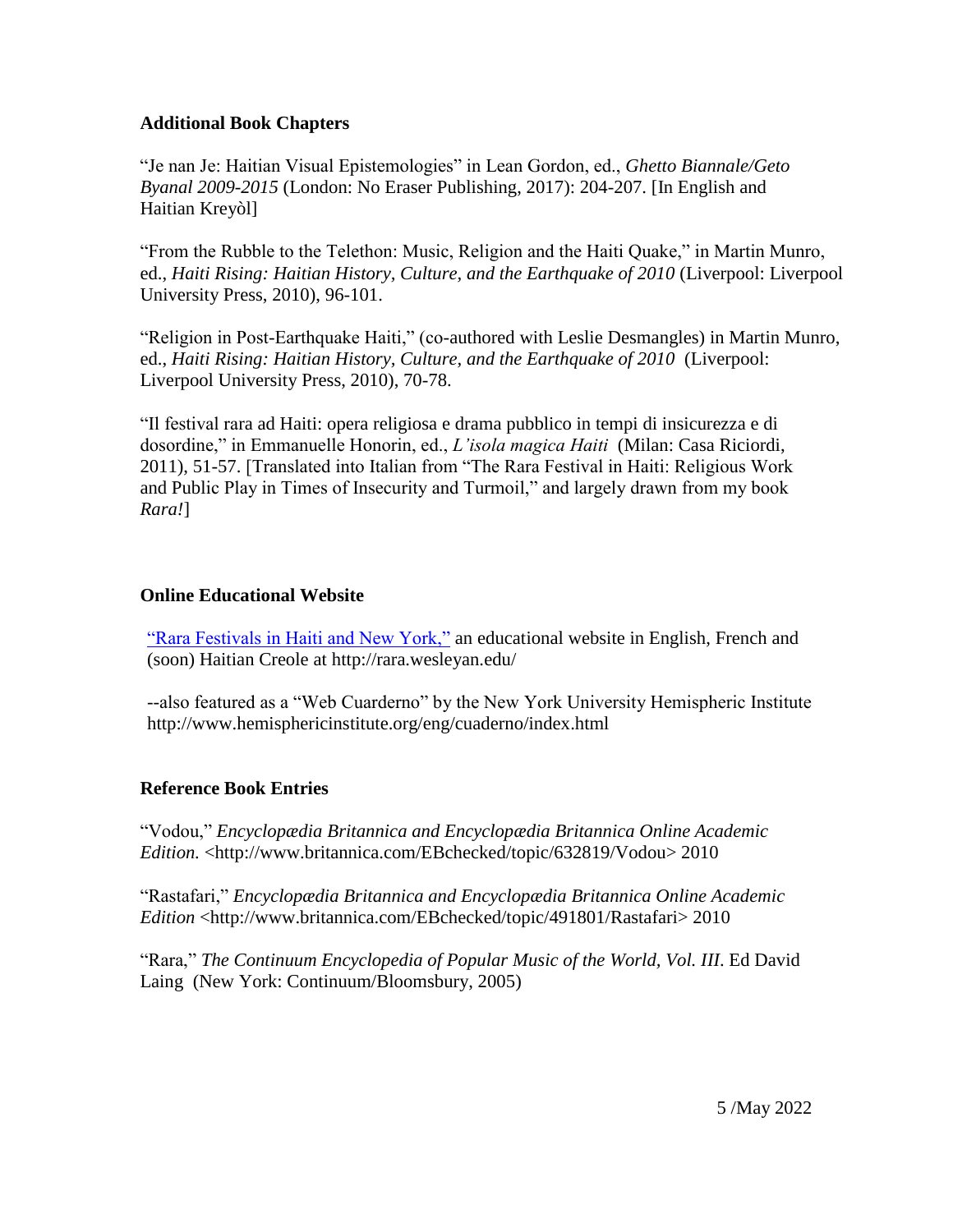## **Public Intellectual Writings**

"*[For Some Catholics, it is Demons that Taunt Priests with Sexual Desire"](https://theconversation.com/for-some-catholics-it-is-demons-that-taunt-priests-with-sexual-desire-101935)* in The Conversation, April 23, 2018

["Haiti and the Distortion of its Vodou Religion"](http://bit.ly/VodouPolyneMcAlister) co-authored with Millery Polyne, CNN.com, April 19, 2017

"*The benefits of (studying) negative and aggressive prayer*" on The Immanent Frame online publication of Social Science Research Council, September 30, 2014.

["](https://www.latimes.com/opinion/op-ed/la-oe-mcalister-negative-prayer-20140625-story.html)*[They're Praying for the Worst. Is that Wrong?"](https://www.latimes.com/opinion/op-ed/la-oe-mcalister-negative-prayer-20140625-story.html)* LA Times opinion piece, June 25, 2014

["The Bad Boy Makes Good"](https://foreignpolicy.com/2011/04/08/the-bad-boy-makes-good/) on Haiti president-elect Michel Martelly for *Foreign Policy*, April 8, 2011

--Translated into French and reissued as "En Haiti, la musique prend la pouvoir" on *Slate Afrique*

["Poster Child"](http://hemi.nyu.edu/hemi/en/e-misferica-71/mcalister) (co-authored with daughter Lovely Nicolas) *E-Misf*é*rica* (published by the Hemispheric Institute of Performance and Politics at NYU) 7:1 (Summer 2010)

"Singing Against the Rubble" *Religion in the News* 13:1 (Summer 2010)

["Haiti and the Unseen World"](https://digitalcollections.wesleyan.edu/object/relifp-27?) *The Immanent Frame*, Social Science Research Council blog, Jan 31, 2010

["Why Does Haiti Suffer So Much?"](https://www.cnn.com/2010/OPINION/01/18/mcalister.haiti.faith/index.html) *CNN.com* Jan 18, 2010

"Voodoo's View of the Quake in Haiti" *Newsweek*/*Washington Post* Jan 15, 2010

["Devil's Logic"](https://www.forbes.com/2010/01/14/haiti-earthquake-pat-robertson-opinions-contributors-elizabeth-mcalister.html#3bb19c124c4d) *Forbes.com* Jan 14, 2010

"The New Gurus" *The Immanent Frame* Social Science Research Council blog, Sept 27, 2009

["Obama, Zombies, and Black Male Messiahs"](http://mediacommons.org/imr/2009/09/29/black-zombie-killers) *In Media Res: A Media Commons Project* Sept 29, 2009

["Roundtable: Haitian Music,"](https://www.newyorker.com/culture/sasha-frere-jones/roundtable-haitian-music) *The New Yorker Online*, March 24 and July 13, 2009

["The Lucky Ones, a mother-daughter story of love and war"](https://digitalcollections.wesleyan.edu/object/relifp-45?) (co-authored with Lovely Nicolas) *Oxygen.com* 2000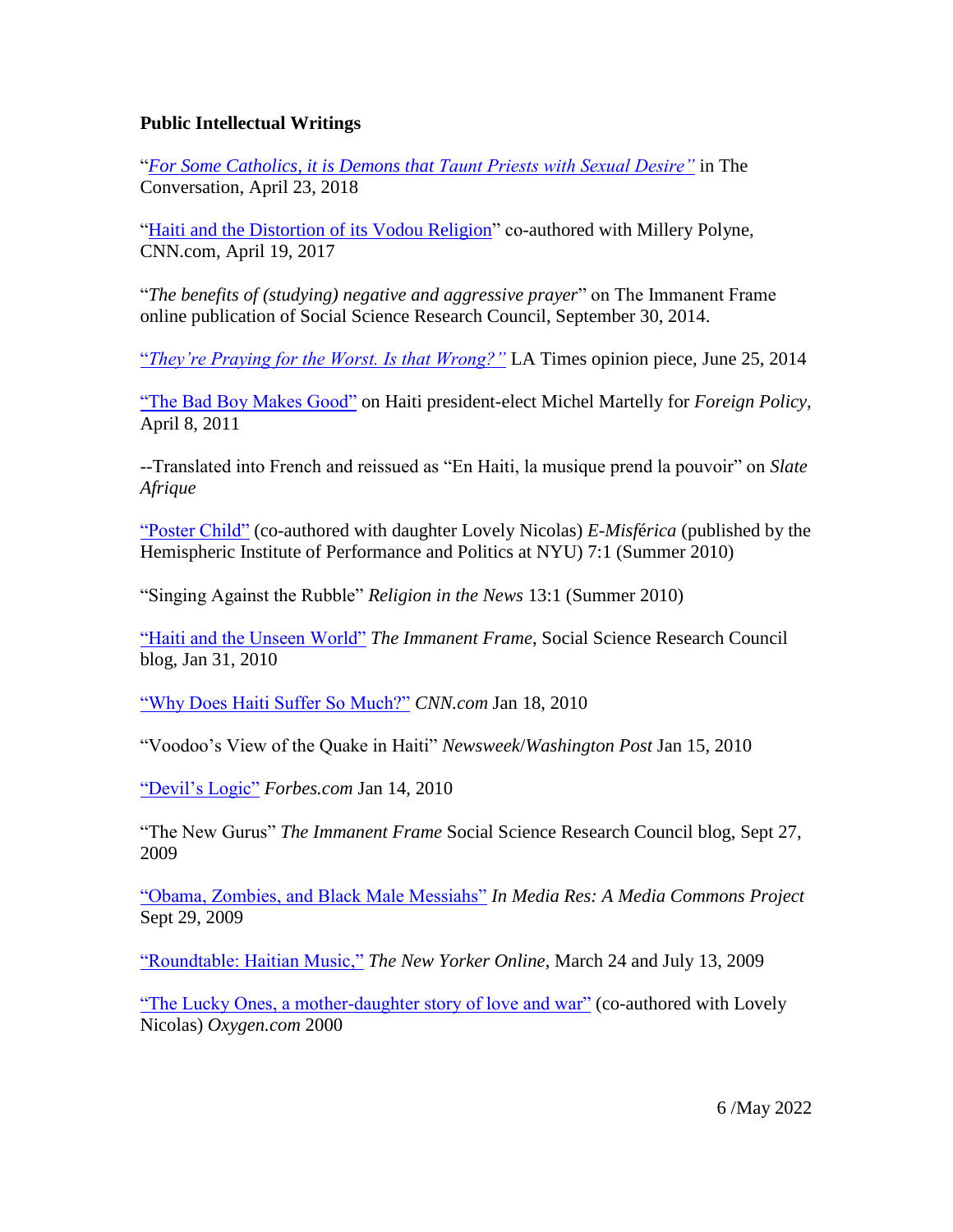#### **Selected Public Interviews**

Interviewed for NPR World Café ["Haitian Music and the Music of New Orleans"](https://www.npr.org/sections/world-cafe/2021/02/01/961147801/playlist-haitian-rhythms-and-the-music-of-new-orleans) aired on Feb 1, 2021

Interviewed for ["Zombies,"](https://www.npr.org/2019/10/30/774809210/zombies) *NPR [T](https://www.npr.org/podcasts/510333/throughline)hroughline* podcast, Oct 31, 2019. Excerpted on Morning Edition

Interviewed on [C](http://www.cnn.com/shows/believer)NN Believer with Reza Aslan, [Episode 3: Haiti,](https://www.youtube.com/watch?v=dF09BO-In8k) aired April 2017

"La situation religieuse en Haiti après le séisme du 12 Janvier 2010: Entretien avec Elizabeth McAlister par Lewis Ampidu Clorméus" *Histoire, monde et cultures religieuses*, 1 (29) 2014: 133-136.

["Perspectives on Haiti's Earthquake"](https://archive.nytimes.com/www.nytimes.com/interactive/world/haitivoices.html) *The New York Times* Jan 20, 2010

"Vodou Brings Solace to Grieving Haitians" by Barbara Bradley Hagerty, on *All Things Considered*, National Public Radio (consulting and interview), Jan 20, 2010

["Understanding the Haiti Earthquake: A Crisis of Faith and Meaning"](https://interfaithradio.org/Archive/2010-January/Understanding_the_Haiti_Earthquake) *Interfaith Voices* on Public Radio (extended interview) Jan 2010

"Music and [the Story of Haiti"](http://emcalister.faculty.wesleyan.edu/files/2008/10/music-and-the-story-of-haiti.mp3) *Afropop Worldwide Hip Deep* Radio Essay (co-producer and guest scholar with extended interview) Public Radio International, Nov 2007

"Religious Rituals: A Wesleyan Teacher Debunks the Myths about Voodoo" *The New York Times, Jan 19, 2003*

*"Vodou Epiphany: Les Trois Rois" Pulse of the Planet*

["Fresh Air,"](https://freshairarchive.org/segments/haitian-vodou-music-and-ritual) with Terry Gross, *National Public Radio* (extended interview) Feb 20, 1996

## **Discography**

*Rara! Vodou, Power and Performance in Haiti and its Diaspora*. Recorded and produced compact disc to accompany book of same title, 2002.

*Music in Latin American Culture: Regional Traditions*. Schirmer Books, 1999. Recorded one track and wrote its liner notes for compact disc produced by Gage Averill.

*Africans in America: America's Journey Through Slavery.* Rycodisc, RCD 90444/3, 1998. Produced track and wrote liner notes for compact disc accompanying four-part television series for WGBH/Boston, produced by Bernice Johnson Reagon.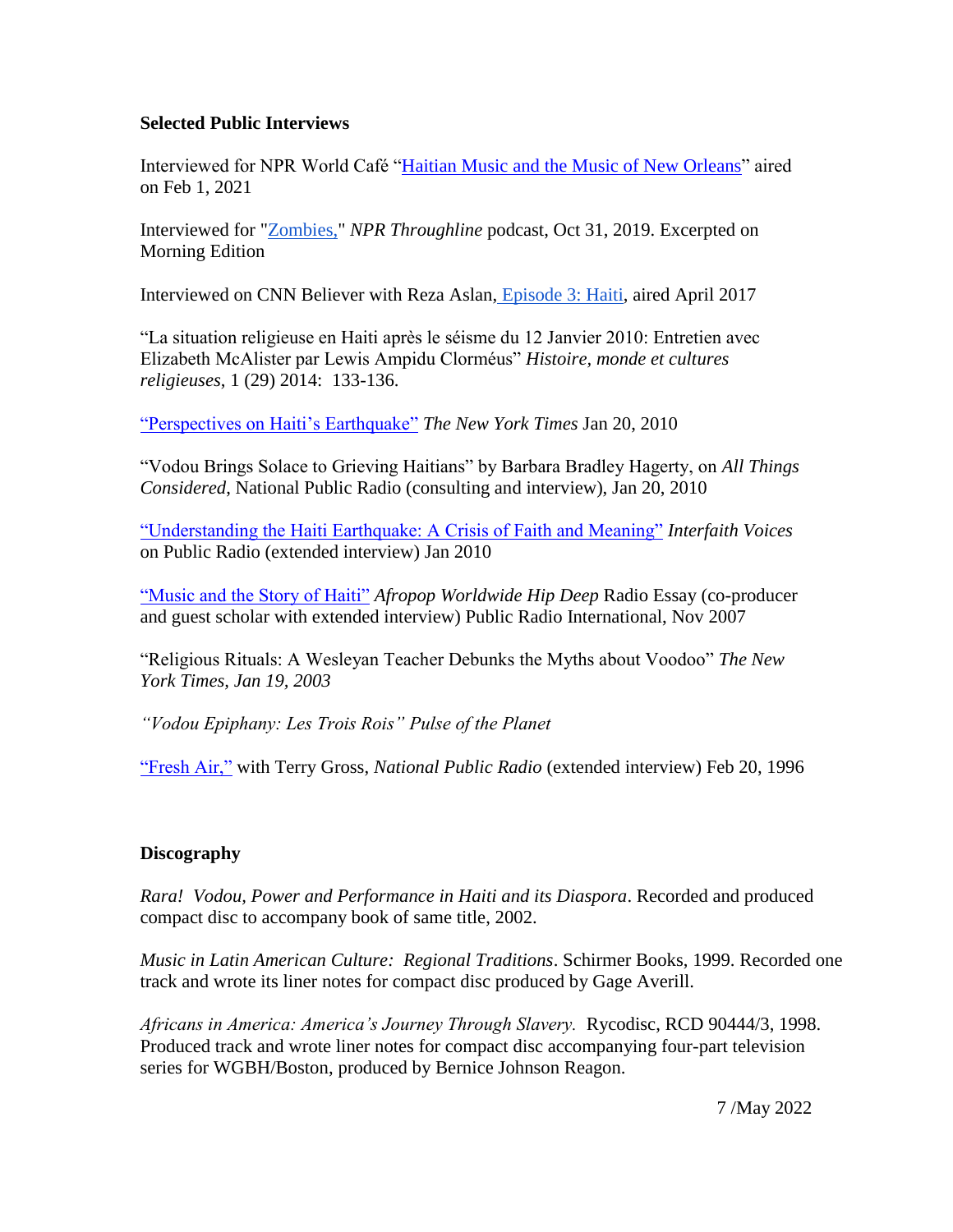*Angels in the Mirror: Vodou Music of Haiti*. Roslyn, NY: Ellipsis Arts, 1997. Recorded and co-produced compact disc and booklet.

*Rhythms of Rapture: Sacred Musics of Vodou* Smithsonian/Folkways, SF 40464, 1995. Recorded and produced compact disc and liner notes.

# **Awards, Grants, Fellowships**

| 2019      | National Research Fellow, Center for the Study of Religion & American<br>Culture                                                                                                                                   |
|-----------|--------------------------------------------------------------------------------------------------------------------------------------------------------------------------------------------------------------------|
| 2019      | Cardinal Faculty Achievement Award for service to Wesleyan. First Annual                                                                                                                                           |
| 2012      | "Understanding Aggressive Forms of Prayer." Grant to fund research and<br>leave from the Templeton Foundation initiative on the Study of Prayer<br>organized by the Social Science Research Council, New York, NY. |
| 2011      | Elected to membership in the American Society for the Study of Religion.                                                                                                                                           |
| 2009-2010 | Member of Social Science Research Council working group on "Spirituality,<br>Political Engagement, and Public Life," New York, NY.                                                                                 |
| 2009      | Faculty Fellow, Center for the Humanities, Wesleyan University, Spring Term.                                                                                                                                       |
| 2009      | Sciences Across the Curriculum Grant, Wesleyan University.                                                                                                                                                         |
| 2008      | Binswanger Prize for Excellence in Teaching, Wesleyan University.                                                                                                                                                  |
| 2004      | Member of New York University Center for Religion and Media working<br>group on "Christianity and Old and New Media."                                                                                              |
| 2004      | Faculty Fellow, Center for the Humanities, Wesleyan University, Fall Term.                                                                                                                                         |
| 2004      | Learning Object Grant to develop Web-based learning initiative at Wesleyan.                                                                                                                                        |
| 1999-2002 | Faculty Research Fellow, Institute for the Advanced Study of Religion at Yale.                                                                                                                                     |
| 1997-1998 | External Fellow, Program for Young Scholars in American Religion, The<br>Center for the Study of Religion and American Culture, Indiana University.                                                                |
| 1996-1997 | Visitor, Mellon Seminar on Transnational Approaches to the Study of<br>International Migration and Refugee Movements, Yale University Center for<br>Global Migration.                                              |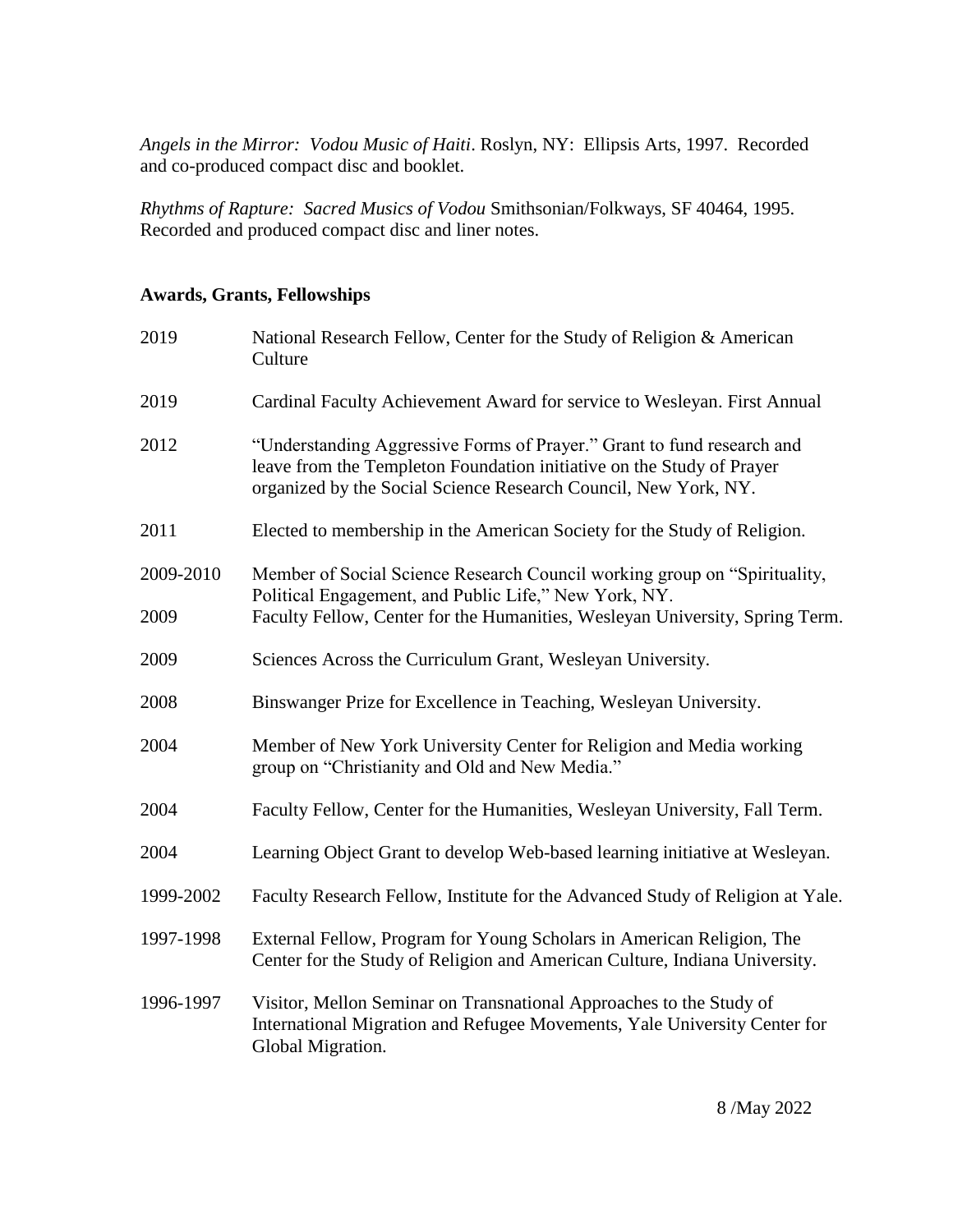| 1995-96 | Post-doctoral Fellow, Rutgers Center for Historical Analysis,<br>Rutgers University, New Brunswick. |
|---------|-----------------------------------------------------------------------------------------------------|
| 1994-95 | Fellow, New Ethnic and Immigrant Congregations Project,                                             |

University of Illinois at Chicago.

#### **Lectures and Conference Papers**

"Religion, Magic, Ethnography," Boston University Religion Dept, April 12, 2022

"Contemporary White Missionaries to Haiti and the Paradoxes of Decolonization" Invited conference "Haiti and Decolonization in Biblical and Religious Studies" U Texas Austin, April 1, 2022, Virtual

"The Haitian Revolution and Carnival Culture," Invited talk for Friends of the Cabildo 8<sup>th</sup> Annual Symposium – Revolution: The Haitian Revolution and its Impact on New Orleans, Louisiana, and the United States Dec 11, 2021, Virtual

Panelist for American Academy of Religion Arts Award -- Toshi Reagon, Nov 2021

"The Development of Rara, music and politics since the 1990s," Caracoli Conference, Port-au-Prince, Haiti, Nov 14, 2021, Virtual

Interviews of Paul Beaubrun, Richard Morse, and Erol Josue on music and politics in Haiti-Cuba-New Orleans for "Postmambo" hosted by Ned Sublette, Fall 2021, Virtual

"Sound and Secrecy," American Association of Religion High Theory II conference organized by John Modern Feb 25, 2020, Virtual

"White Evangelicals and the Changing Environment in Haiti" Plenary panel, Haitian Studies Association annual conference, Gainesville, FL, Oct 19, 2019

#### **2018**

"The Militarization of Prayer and Evangelical Spiritual Warfare in Haiti" Public talk at Dartmouth College sponsored by Anthropology Department May 3, 2018.

"Evangelical Militarism's Global Spread" Paper for invited conference Religious Movement: at University of Virginia Centro de las Américas/Americas Center April 21, 2018.

"In Haiti women's gossip is worse than magic" Keynote address, Women in French annual conference, Florida State University, Feb 8, 2018.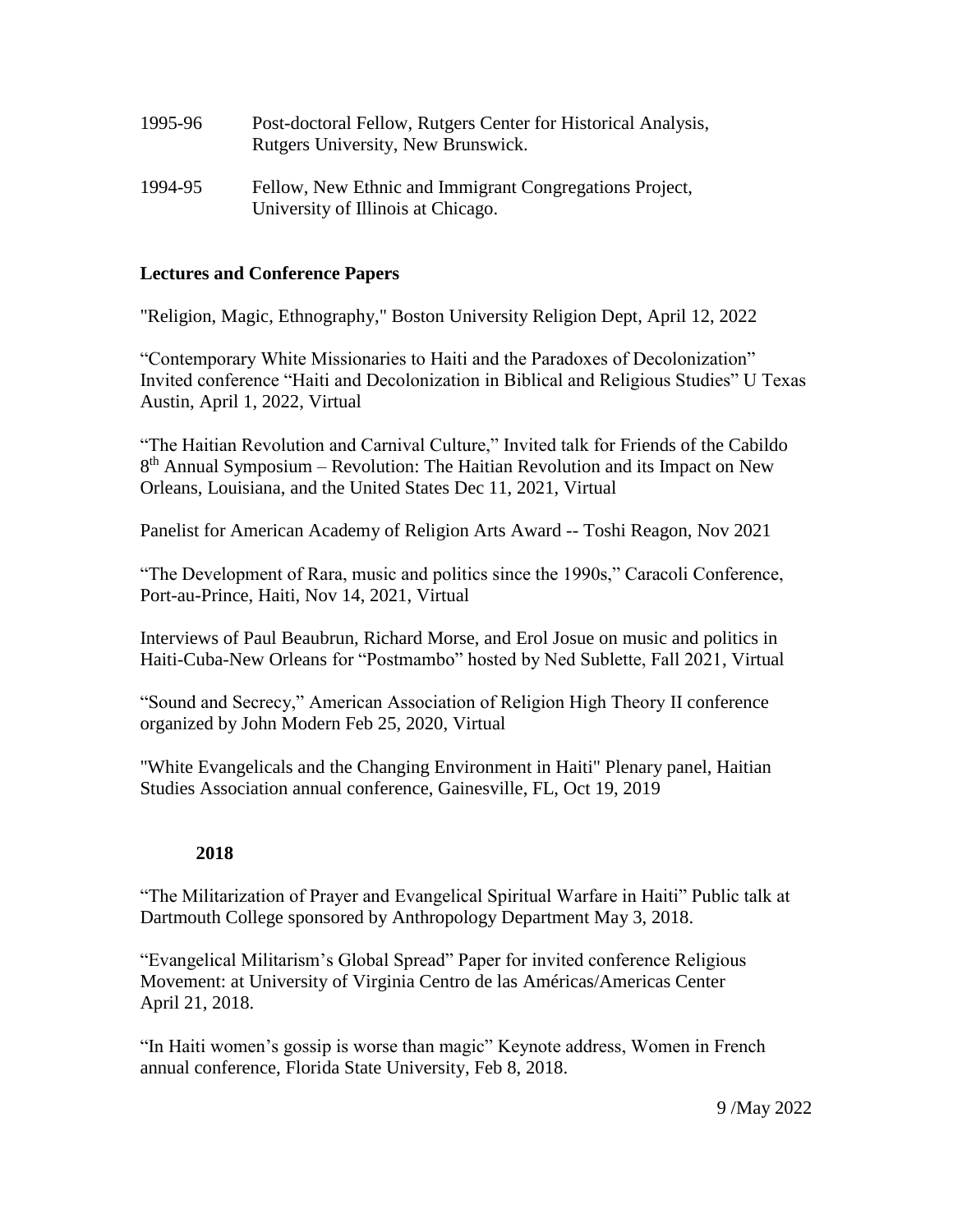#### **2017**

"Religion, Refugees, and the Security State" Paper for invited conference at University of Utrecht, Dec 14, 2017.

"The Bittersweet Double-Return Across Two Waters of Frisner Augustin" paper for American Anthropological Association conference, Washington, DC, Dec 2, 2017.

"National Security and Natural Disaster in Haiti," paper for American Association of Religion conference, Boston, Nov 17, 2017.

"Rara then and now" Discussant on panel in honor 15<sup>th</sup> anniversary of my book *Rara*: *Vodou, Power and Performance in Haiti and its* Diaspora (U California Press, 2002)*.* Haitian Studies Association annual conference, New Orleans, Nov 10, 2017.

"Power Objects: Charging and discharging in Afro-Caribbean religions" Invited talk, University of Vermont, (sponsored by Religion Dept) Oct 20, 2017.

#### **2016**

"Transnational Evangelical Networks and the Idea of Haiti" Invited conference on the history of Protestantism, Université d'Etat, Haiti, June 2016

"New Pentecostal Spiritual Geographies" on panel for Caribbean Studies Association, Port-au-Prince, Haiti, June 7, 2016

"The Militarization of Prayer and Evangelical Spiritual Warfare in Haiti," NYU Center for Caribbean and Latin American Studies, April 18, 2016

## **2015**

"Jesus and Jezebel: Performing Gender and Sexuality in the Evangelical Movement in Haiti" Invited talk for Duke University conference on Performance, Gender and Sexuality, Oct 29, 2015

"The Self Presentation of Haitian Vodou," on panel for Haitian Studies Association Conference, U of Montreal, Oct 22, 2015

"American Spiritual Warfare and Vodou in Haiti" Invited talk at Indiana University, Oct 1, 2015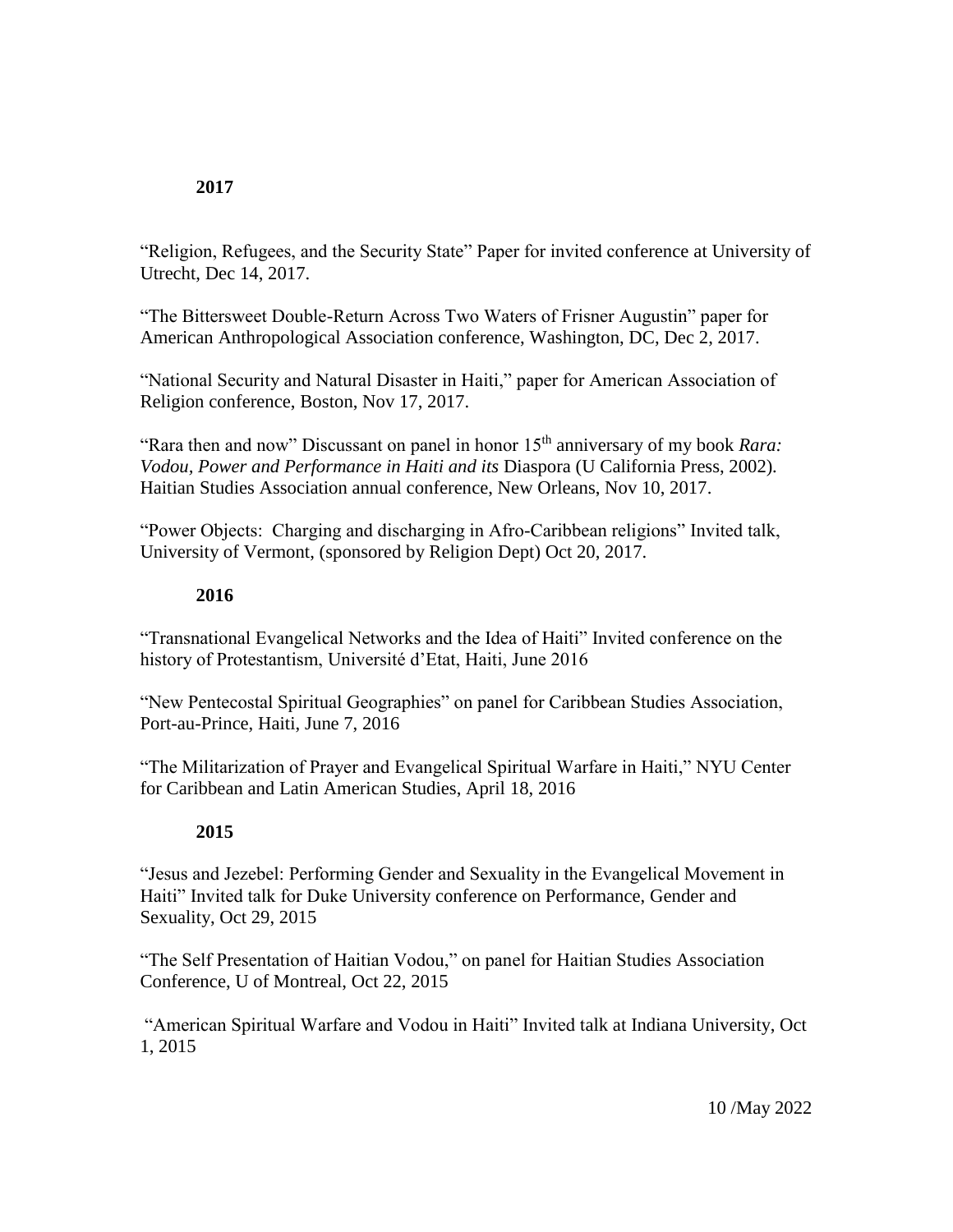"American Evangelical Spiritual Warfare and Vodou in Haiti" Invited talk at DePaul University in Chicago, May 11, 2015.

"Capturing and Liberating Zombies: Ceremonies of Desacralization for Life and Art" talk at invited conference on Zombies: The Haitian and American Reality Beyond the Myth, Duke University, March 21, 2015.

"Racing Zombies, Zombies and Race," talk at invited conference on Zombies: The Haitian and American Reality Beyond the Myth, Duke University, March 20, 2015.

"The Militarization of American Prayer," Social Science Research Council invited conference, Feb 6, 2015.

# **2014**

"Speaking Aggressive Prayer," paper for American Anthropological Association conference, Washington DC, Nov 2014.

"The Protestantization of Vodou: Crossing Religious Boundaries" paper for Haitian Studies Association conference, U Notre Dame, Nov 2014

"*Religious worlds of NY*," talk for Interfaith Center of NY July 23, 2014.

## **2013**

"Tituba's Revenge" for "Heretical History" American Religious History conference and edited volume, Yale University April 5-6, 2013.

## **2012**

"Vodou Funerary Rituals in a Transnational Age: The Bittersweet Double-Return Across Two Waters of My Priest of the Drum" for Haitian Studies Association conference, York College, Nov 8-11, 2012.

Discussant, invited symposium on "Emotive Cognition and Sensuous Devotion in Catholicism" at Connecticut College, Oct 27, 2012.

"Studying Prayer as Practice," Working Group for the Templeton Foundation Initiative on the Study of Prayer, Social Science Research Council, Brooklyn, NY, Oct 5, 2012.

"How Evangelicals Rewrote the Haitian Revolution," invited talk at Connecticut College, Oct 1, 2012.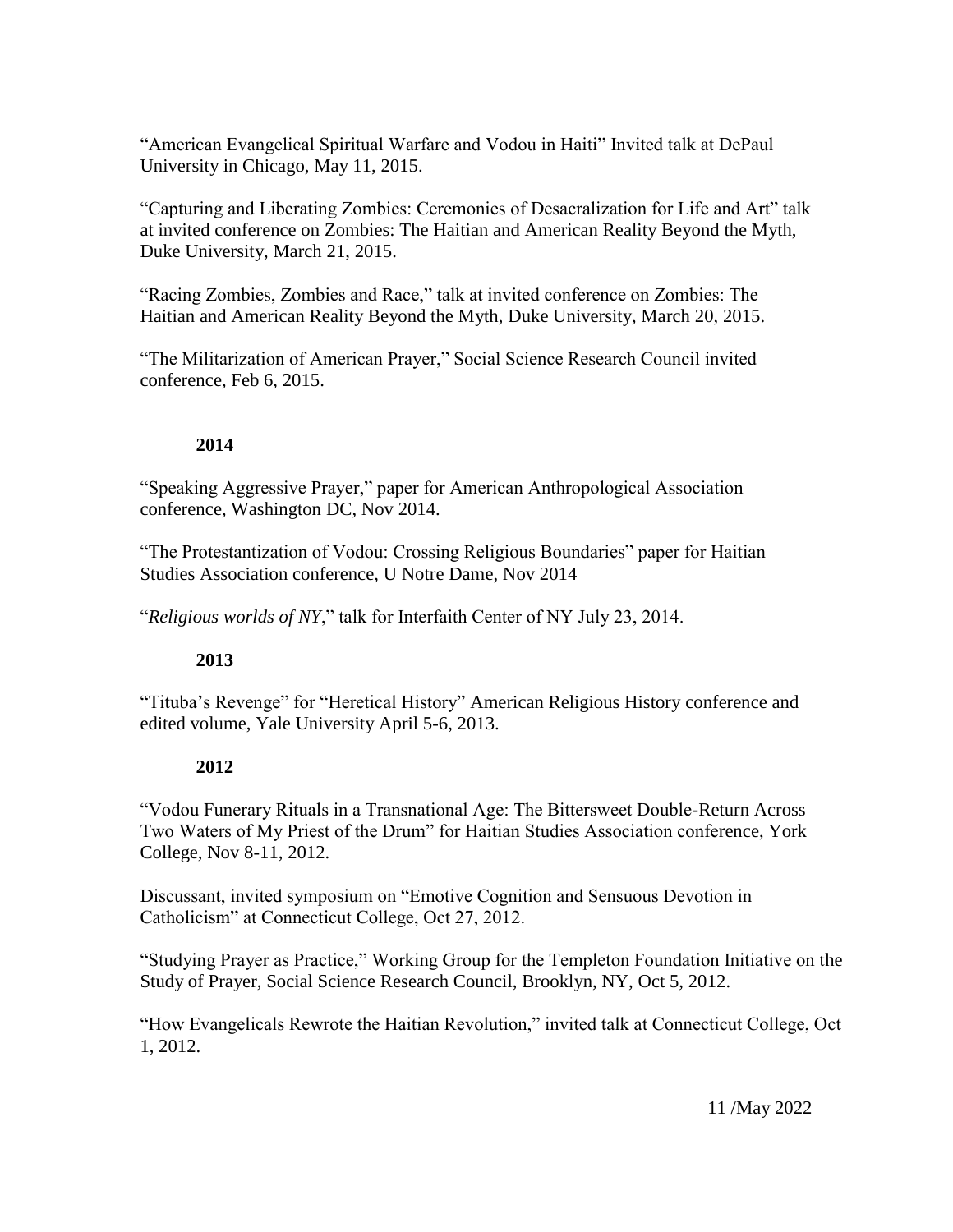"A Critique of the Cultural Productions of Humanitarian Relief," invited talk at the University of Connecticut Human Rights Institute, Sept 10, 2012.

Respondent, invited workshop on "Charity and Corporate Catholicism," Massachusetts Institute of Technology, Department of Anthropology, Aug 23, 2012.

"Native Sons of the Soil and the Jezebel Spirit," invited conference on "Black Women and Pentecostalism in Diaspora," Bowdoin College, April 21-22, 2012.

"The Telethon and the Haiti Earthquake: A Critique of the Culture of Humanitarian Relief," Keynote address for "Music and Crisis" conference at the Center for the Interdisciplinary Study of Music, UC Santa Barbara, April 14-15, 2012.

"Haiti's Pact with Satan: History and Geography in the Evangelical Spiritual Warfare Movement," invited talk for Black Studies, UC Santa Barbara, April 13, 2012.

## **2011**

"Tribe, Kingdom, Nation and the Haiti Diaspora," Haitian Studies Association annual conference, Kingston, Jamaica, Nov 10-12, 2011.

"Music, Religion and the Haiti Earthquake," Bishop Walter F. Sullivan Chair in Catholic Studies Lecture, Virginia Commonwealth University, Oct 12, 2012.

"Haiti Earthquake and Spiritual Mapping Theologies of Mission," invited conference on "Transnational Religion, Missionization, and Refugee Migrants in Comparative Perspective" at Max Plank Institute for the Study of Religious and Ethnic Diversity, Göttingen, Germany Oct 6-7, 2011.

"Haiti's Pact with Satan: History and Geography in the Evangelical Spiritual Warfare Movement," Limpitlaw Annual Lecture, Trinity College, Sept 21, 2011.

"Songs from the Rubble to the Telethon: Music and the Haiti Quake," Amherst College, Sept 28, 2011.

"Move Your Words," Keynote Presentation with Lovely Nicolas, Conference on the African Dance Diaspora and Embodied Knowledge, Harvard University, March 25, 2011.

"Religion: A Conversation," Anthropology Colloquium at City of New York Graduate Center, March 4, 2011.

"Afro-Caribbean Religions in New York: What Social Workers Need to Know," New York Interfaith Center, March 4, 2011.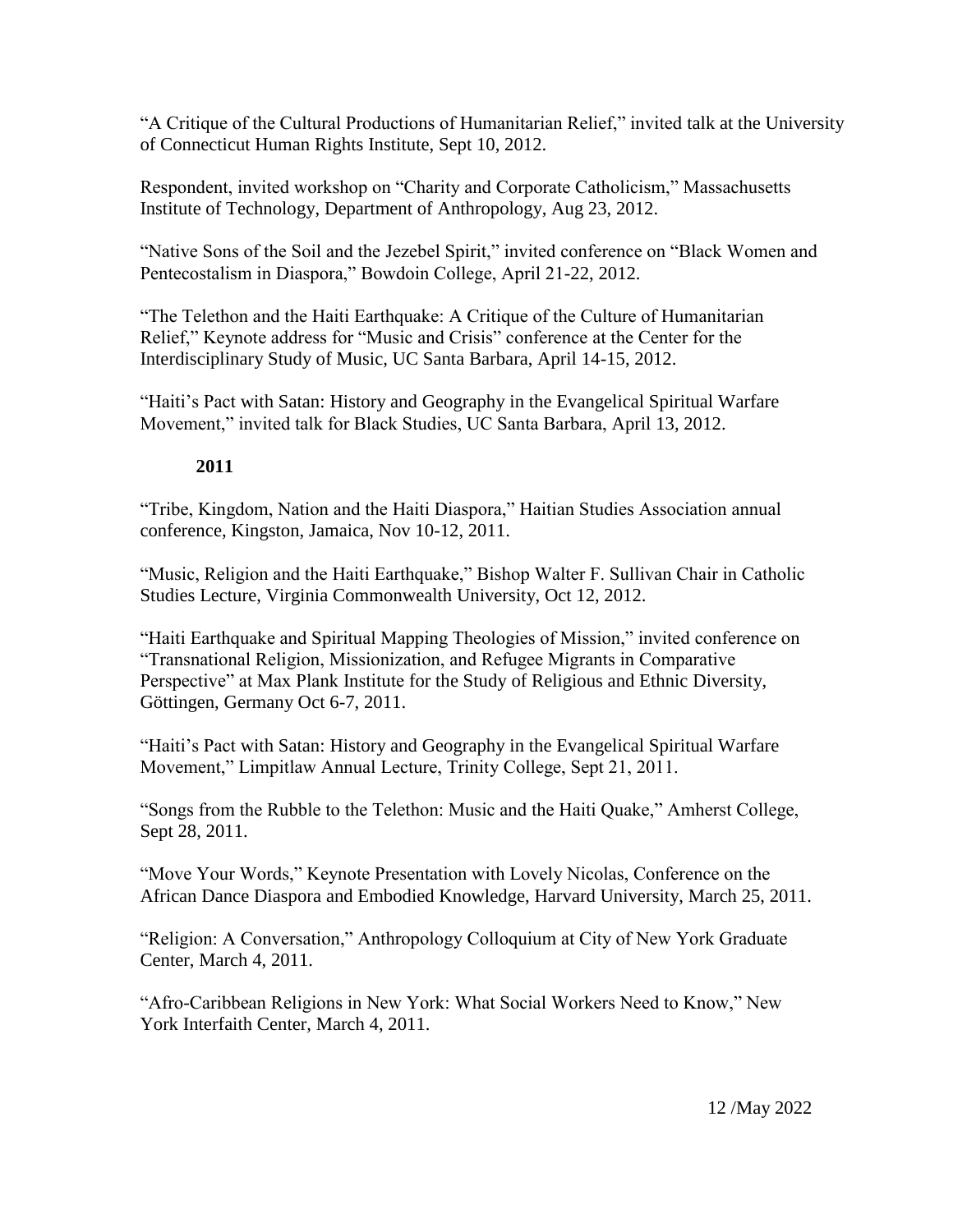"Haitian Music from Vodou to Gospel, Rara to Hip Hop," Public lecture at New York Center for Traditional Music, Brooklyn, NY, March 3, 2011.

"Spiritual Warfare and its Transnational Circuits," Yale University Consultation on "Transnational Dimensions of Black Religion," March 1, 2011.

"Wyclef Jean's Redemption Song," invited conference titled "Global Oprah: Celebrity as Transnational Icon," Yale University, Feb 25, 2011.

"Evangelical Revival and the Haiti Quake," invited talk for Winthrop-King Institute for Contemporary French and Francophone Studies Symposium "Haiti 2011," Florida State University, Feb 17, 2011.

"What Work does 'Diaspora' do for History and Religion?" American Historical Association panel, Boston, Jan 6, 2011.

## **2010**

"Lessons in Religion and the Haiti Earthquake," panel in honor of Karen McCarthy Brown, American Anthropological Association, Nov 17-21, 2010. [also panel organizer]

"Neoliberal Capitalism and "Disaster Evangelism" after the Haiti Quake," Haitian Studies Association panel, Brown University, Nov 13, 2010.

"Telethons, Humanitarianism, and the Haiti Quake," invited conference titled "Neoliberalism and the Politics of the Body in the Americas," NYU, Nov 4, 2010.

"Music and the Haiti Quake," public lecture at University of Miami, Oct 20, 2010.

"From the Rubble to the Telethon: Music and the Haiti Quake," Vassar College, Sept 27, 2010.

"Slaves, Cannibals, and Infected Hyper-Whites: The Race and Religion of Zombies in Haitian Mystical Arts and American Film," invited conference titled "Mumbo Jumbo: Critical Perspectives on Black Atlantic Sacred Arts," UCLA June 3-4, 2010.

"Revolutionary Religion and The Evangelical Rewriting of Haitian History," invited talk for symposium titled "Slavery, Revolution and Freedom: Haiti and the Atlantic World," Virginia Commonwealth University, April 14, 2010.

"Religion after the Earthquake," invited talk for "The UVA Haiti Working Group: Reimagining Haiti," University of Virginia, April 9, 2010.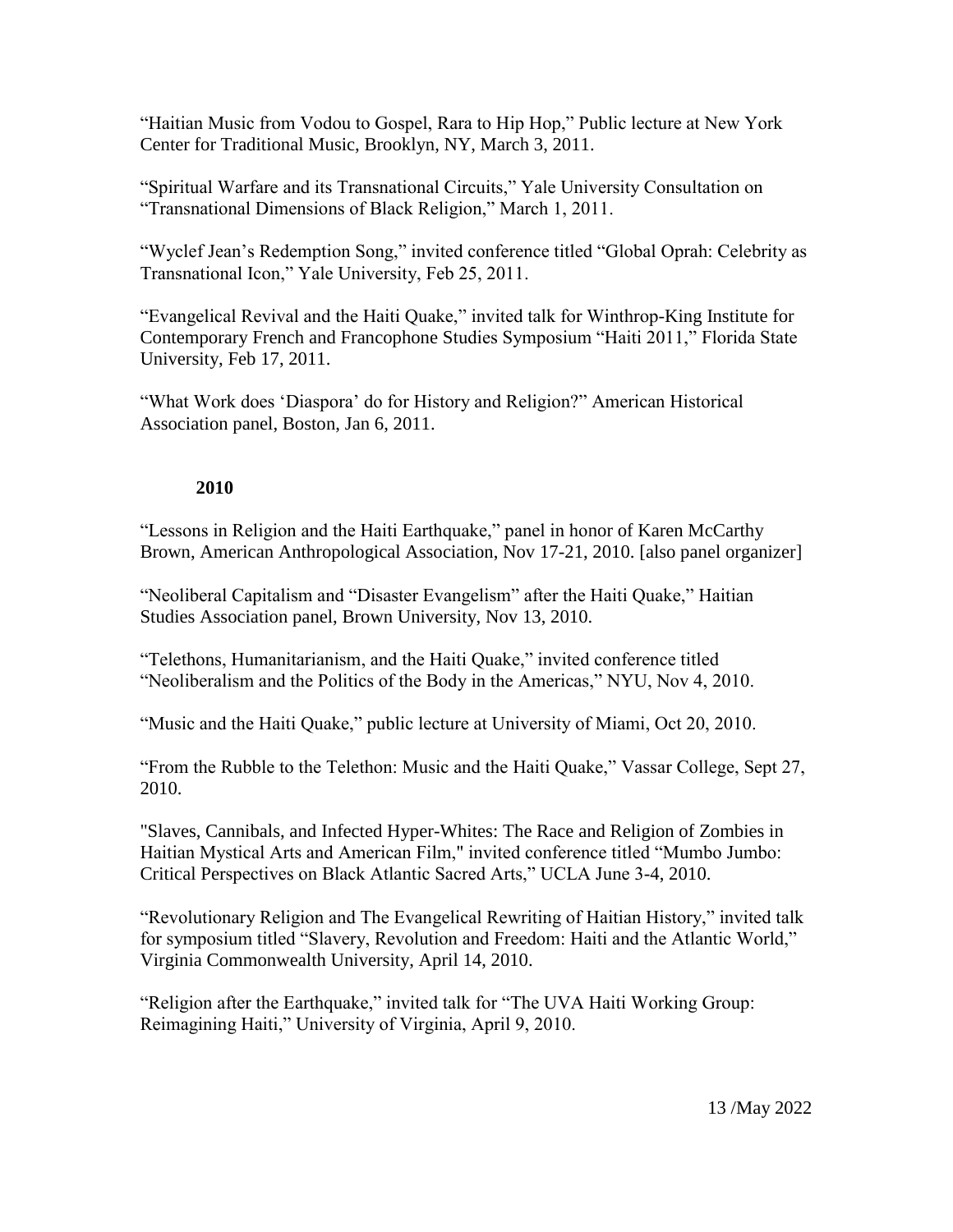"Global Evangelicalism's Spiritual Mapping Movement: From Sarah Palin's Alaska to Pat Robertson's Haiti," Wesleyan University Division II Lunch talk, April 8, 2010.

"Slavery, Sin, and Spirits in Historical Narratives of Haiti," invited talk at University of Virginia, March 15, 2010.

"Scholarship and Activism: Responding to and Explaining the Disaster in Haiti through Music and Religion," Keynote address for Mid-Atlantic chapter for Society for Ethnomusicology, Charlottesville, VA, March 14, 2010.

"Public Spectacles of Spiritual Warfare: Evangelical Revival Before and After the Haiti Earthquake," for invited conference at Social Science Research Council on "Spiritual Politics/The Politics of Spirituality," New York, NY, March 26, 2010.

Guest speaker, Religious Studies graduate colloquium, Yale, March 22, 2010.

"Field/working the Black Diaspora," guest speaker for "Endeavors" graduate student-led series, Yale African American Studies, March 4, 2010.

"The Politics of Religion and the Haiti Earthquake: Theology, Missions, Adoptions, and Aid," public talk for Yale University Thomas E. Golden Center, Tuesday Feb 23, 2010.

## **2009**

Guest speaker, American Studies graduate colloquium, Boston College, Oct 20, 2009.

"Evangelical Spiritual Warfare and Vodou in Haiti," invited talk for Boston College, "Front Row" public lecture series, Oct 19, 2009. [Webcast available at http://wilma.bc.edu/program/mcalister2/]

"Time, Space, and Spirit in Haitian Religion," invited talk for Florida International University's Haitian Summer Institute program, Miami, FL, July 21, 2009.

"Musical Religious Communities in the Haitian Diaspora," invited talk for Center for Black Music Research conference, Puerto Rico, June 19, 2009.

"The Black Music Diaspora and the Francophone Caribbean," African and African Diaspora Studies Workshop, Wesleyan University, April 24, 2009.

"Dead Men Walking: Zombies from Haiti to Hollywood," Center for Humanities, Wesleyan University, April 6, 2009.

"Zombie Crisis" Society for the Anthropology of Religion, conference panel, Asilomar, CA, March 28, 2009.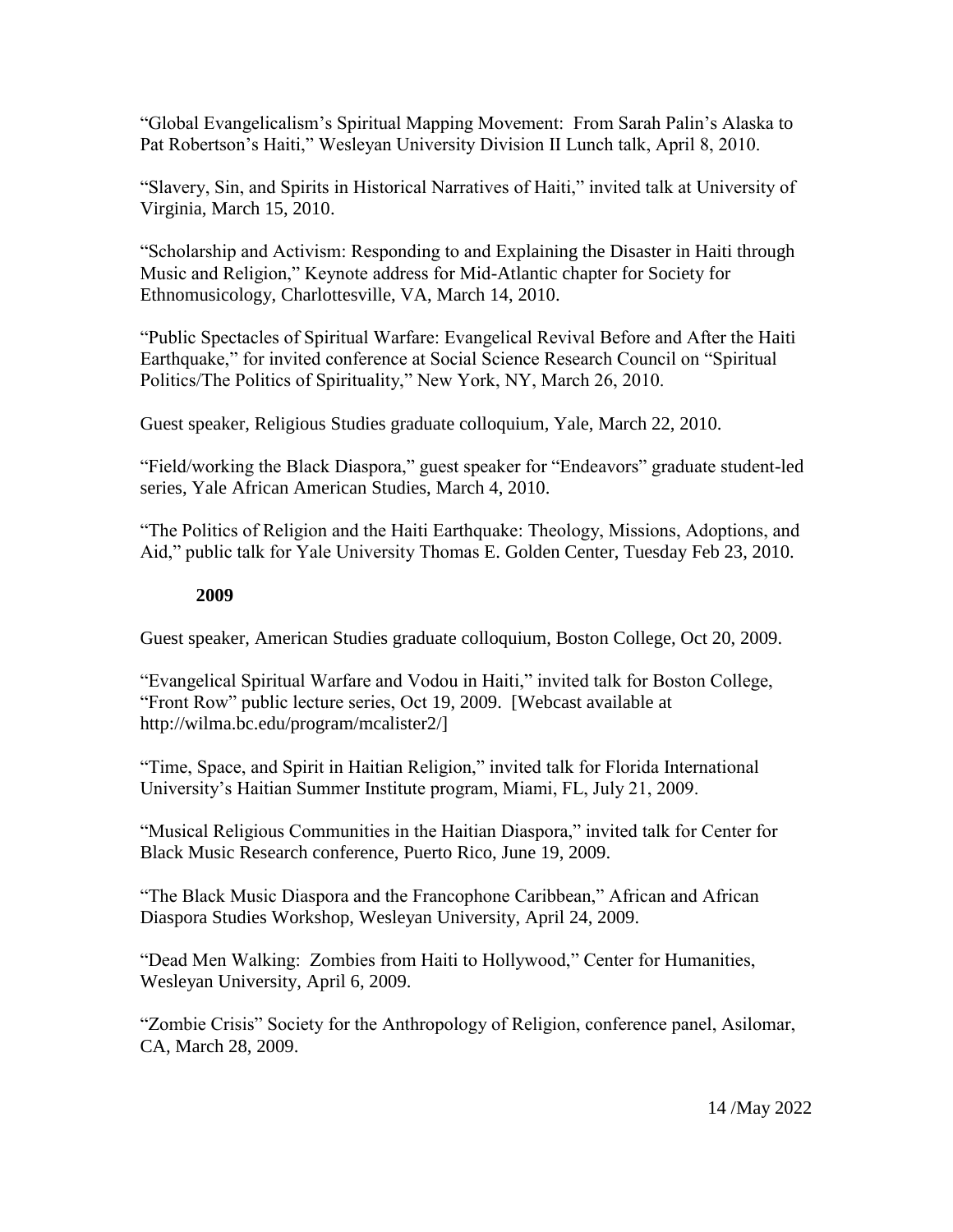#### **2008**

"Wyclef Jean's Redemption Song: Religion and Transnational Migration in Haitian Hip Hop," Society of Ethnomusicology panel, Wesleyan University, Oct. 28, 2008.

"The Religious Politics of Aesthetic Battling in Haitian Rara Parades," invited conference on "Aesthetic Battling Genres in the African Diaspora" at Baruch College, May 2, 2008.

#### **2007**

"When Anthropologists Make Lasting Commitments to People From the Field," American Anthropological Association panel, Washington, DC, Nov 28, 2007.

"Caribbean Religions in New York," for panel at Brooklyn Museum symposium, Oct 27, 2007.

"Rara in Haiti," Swarthmore College Religion Department, March 2007.

#### **2006**

"American Missionary Businessmen in the Age of Transnational Evangelicalism," American Anthropological Association panel, San Jose, CA, Nov 16, 2006.

"Vodou in Haiti: Myth and Reality," for Haitian Student Club, Norwalk Community College, Oct 30, 2006.

"Sacred Music in the Caribbean," Music Department at Amherst College, Amherst, Sept 18, 2006.

"Spiritual Warfare and the Evangelical Rewriting of History in Haiti," pre-circulated paper for discussion at the University of Michigan Graduate Workshop in Anthropology and History, Sept 15, 2006.

"Mapping Spirit-Geographies in Black Atlantic Worlds," invited talk for the Atlantic Studies Initiative, University of Michigan, Sept 15, 2006.

"What's Religion Got to do With It? Religion and Intersectionality in Ethnic Studies" invited conference on "Multiethnic Alliances," U.C. Santa Barbara, May 12-13, 2006.

"Mysticism in the Caribbean" Haitian Student Association conference, NYU, March 11, 2006.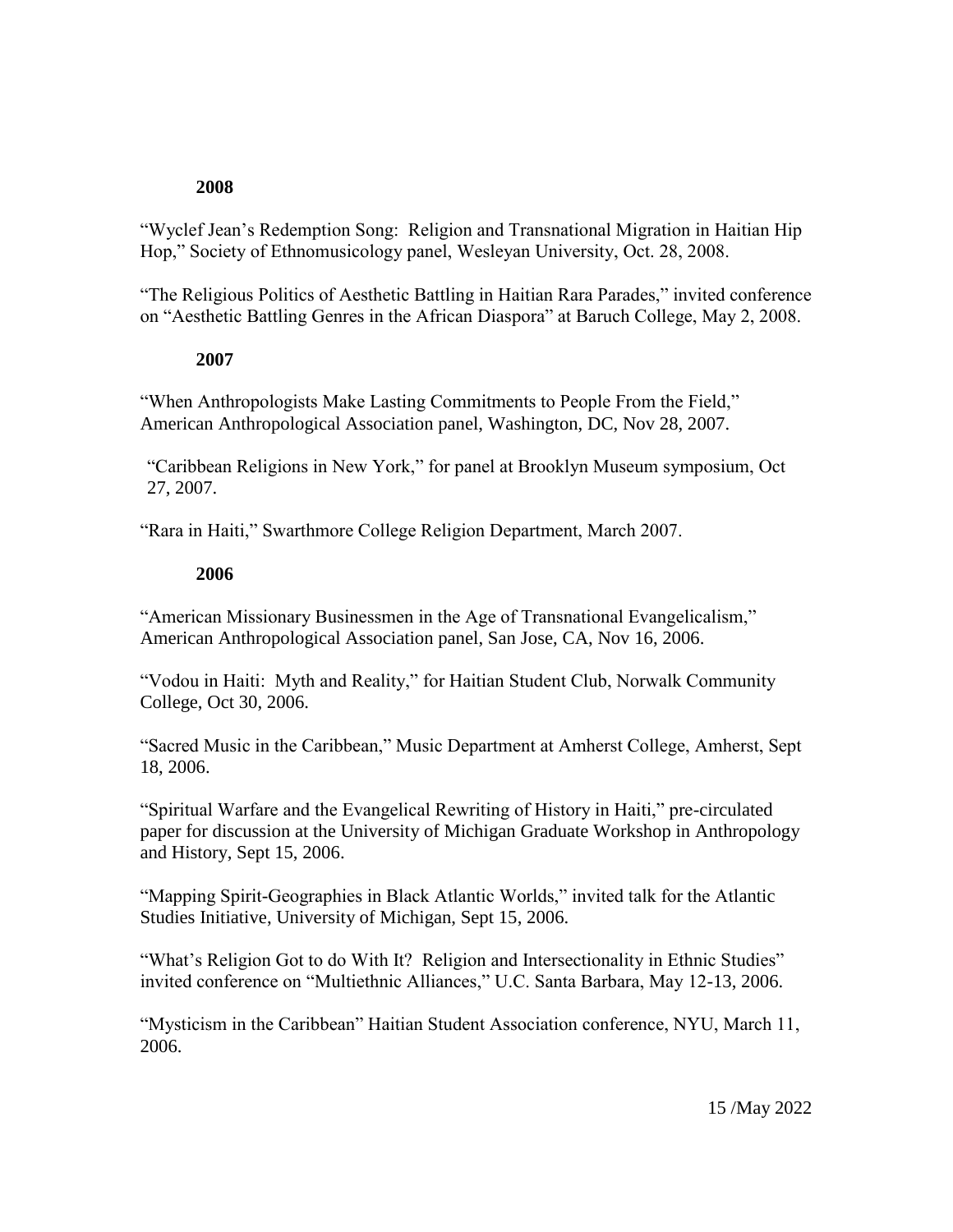"Vodou and Hip-Hop 101," invited lecture, Caribbean Student's Association, U. Mass Dartmouth, Feb 6, 2006.

#### **2005**

"Religion and its Insiders and Outsiders," invited talk, graduate workshop in Ethnography of Religion at Harvard University, Dec 7, 2005.

"Vodou in Haiti: Myth v. Reality," public lecture at Groton Public Library for the One Book One Region 2005 program, July 5, 2005.

"New Research on Afro-Caribbean Religions in the U.S.A.," conference hosted by the Interfaith Center of New York. June 26, 2005

"Luck and Magic in the Caribbean: Ontologies of Divination," Rutgers University invited symposium on "Luck, Chance, and Destiny: Cross-Cultural Perspectives on Divination," Organized by T.J. Jackson Lears at the Center for the Critical Analysis of Contemporary Culture, March 4, 2005.

"Moral Geography, Moral Media," for working group at the NYU Center for Religion and Media, Jan 21, 2005.

#### **2004**

"Global Christianity: Spiritual Warfare from the US to Haiti," Center for the Humanities, Wesleyan University, Nov 22, 2004.

"Slavery, Sex and Death: Zombies and the Colonial Legacy in Haiti," Americas Forum "Days of the Dead" series, Russell House, Wesleyan, Oct 21, 2004.

Public Interview of Dr. Bernice Johnson Reagon at Brooklyn Academy of Music, opening night of Robert Wilson and Bernice Reagon collaboration of "The Temptation of Saint Anthony," Oct 19, 2004.

"Evangelical Media, Myth, and the Haitian Bicentennial," for panel at "Media, Religion and Culture Conference," Louisville, Kentucky, Sept 3, 2004.

Smithsonian Folklife Festival, Presenter-Anthropologist for "Haiti: Freedom and Creativity From the Mountains to the Sea," on the National Mall, Washington, DC, June 23 to July 4, 2004.

"Caribbean Religions in New York," Interfaith Center of New York, June 21, 2004.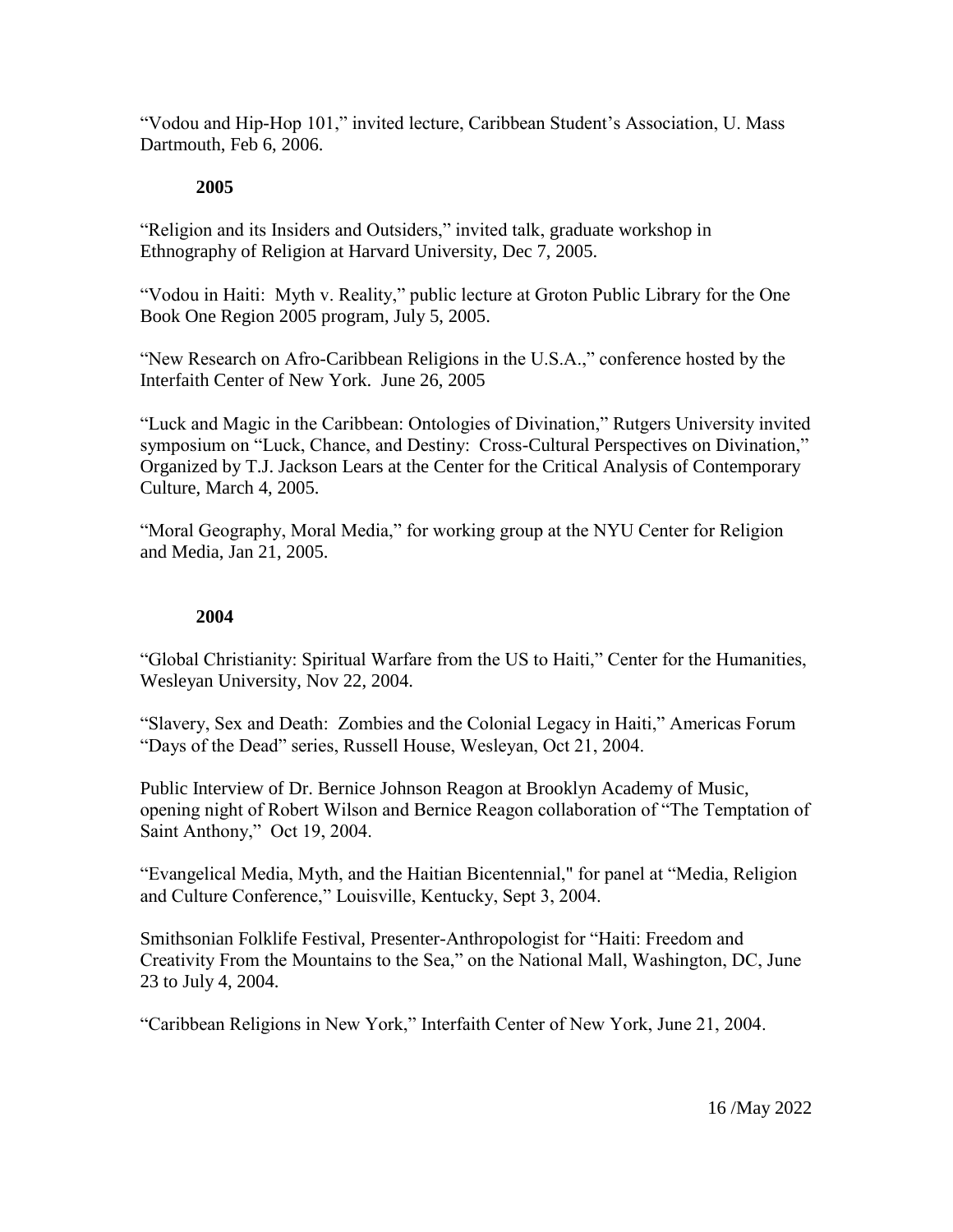Discussant, invited conference on "Women, Religion and the African Diaspora," Center for the Study of Religion, Princeton University, April 23, 2004.

"Rara Festivals and The Haitian Bicentennial: Vodou and Politics on Parade," public talk sponsored by the Black Studies Program at Portland State University, Portland, OR, April 17, 2004.

"Who Writes Haitian History?" Haitian Student Conference, Rutgers University, Newark, NJ, April 3, 2004.

"Religion and History, Religion and Race: The Spanish Inquisition in Haiti" for graduate seminar on "Method and Theory in the Study of Religion," Harvard University, March 16, 2004.

"Winning the Land for Jesus: The Contest for the National Body of Haiti," Plenary Address at the Society for Pentecostal Studies Conference, Marquette University, Milwaukee WI, March 13, 2004.

"Rara and Media in the Haitian Diaspora," talk for seminar on "Religion and Media," New York University, March 11, 2004.

"Religion, Slavery and Freedom in Haiti," talk at Symposium on the Bicentenntial of Haiti, Wesleyan University, Feb 13, 2004.

"Cultural Aspects of Haiti," talk at the "Celebration of the Bicentennial of Haiti's Independence," Institute for Community Research, Hartford, CT, Jan 15, 2004.

## **2003**

"Transnational Ethnography and the Politics of Insecurity: Doing Fieldwork during Crisis and Coup d'Etat," talk for Yale University Graduate Colloquium on Anthropology and Social Theory, Dec 1, 2003.

"What's Religion Got to Do With It?" Conference on "Transcending Borders: Migration, Ethnicity and Incorporation in an Age of Globalism" sponsored by the Immigration and Ethnic History Society and New York University, Oct 31-Nov 2, 2003.

"Queering Caribbean Culture," talk at Temple University Department of Religion, Oct 21, 2003.

"The End Times in the Americas: National Violence and Global Belonging in Transnational Evangelical Media," American Studies Association Conference, Hartford, CT, Oct 18, 2003.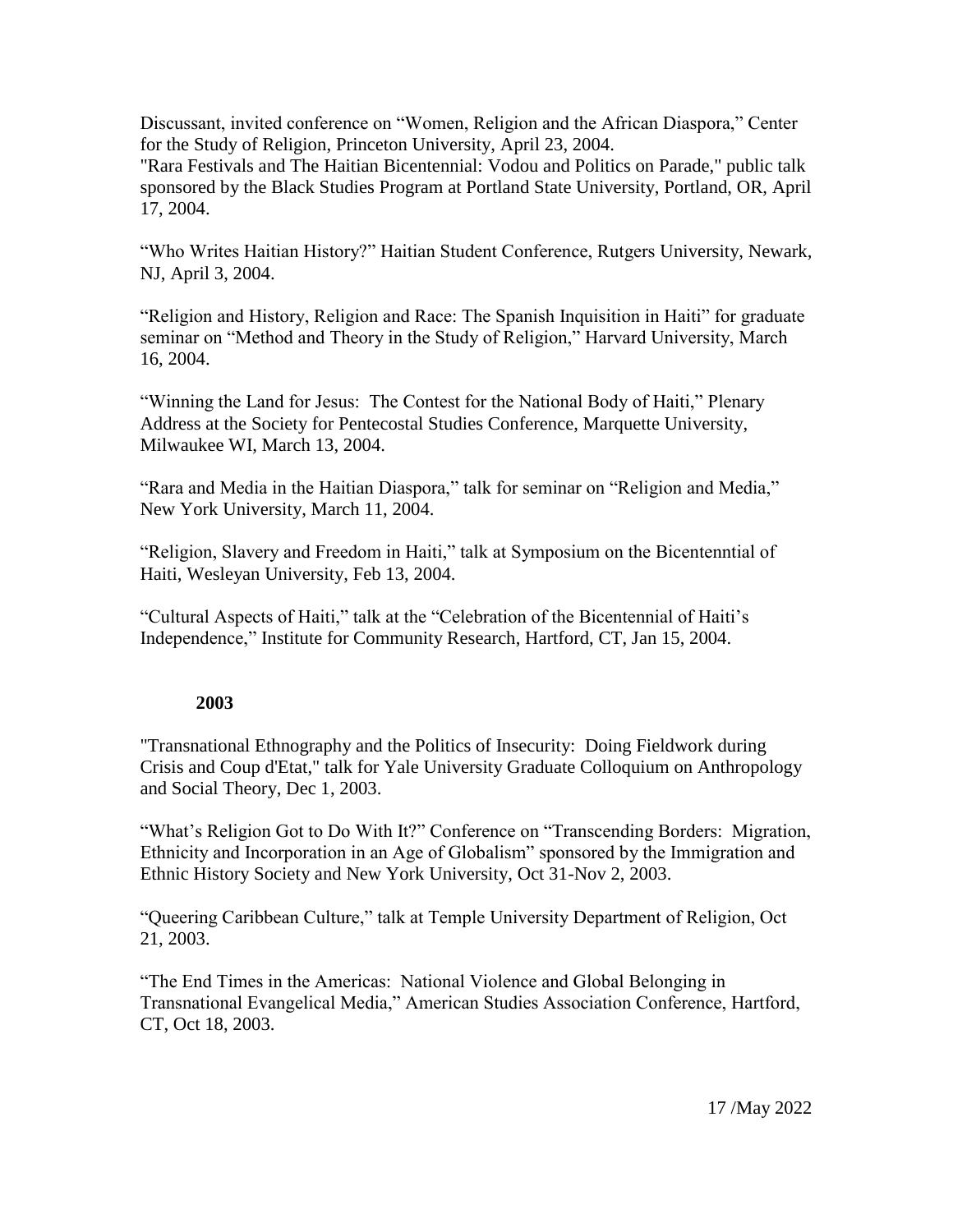"Boukman and the Bible from Badjo to Brooklyn," Haitian Studies Association Conference, Florida International University, Oct 9-11, 2003. "Jesus and the Jews in Haiti," public talk at University of Texas at Austin, sponsored by the Department of History, Sept 22, 2003.

"Religion in Diasporic Haiti," invited talk for Florida International University's Haitian Summer Institute program, Miami, FL, July 23, 2003.

"Evangelical Video meets Vodou in Haiti," talk at "Spectacles of Religiosity" conference, New York University Hemispheric Institute and Performance Studies Department, July 12, 2003.

"Caribbean Religions in New York: La Regla de Ocha, Vodou, and Rastafari," lecture at Interfaith Center of New York, June 22, 2003.

"Mapping the Place of Religion in America: American Civil Religion and its Moral Geography," plenary talk for Northeast American Studies Association annual conference, Harriet Beecher Stowe Center, Hartford, CT, April 26, 2003.

"Transnational Popular Black Culture: Religion and Festival in Haiti and Brooklyn," talk sponsored by the Wood Lecture Series, Dept of Religion, Vassar College, Poughkeepsie, NY, Feb 6, 2003.

"Haiti's Musical Religious Culture and its Legacy in Louisiana," invited symposium titled "Contact of Cultures: The Haitian Factor in the Louisiana Purchase and Beyond." Louisiana State University Dept. of Geography and Anthropology, Baton Rouge, LA, Jan 31, 2003.

#### **Courses**

"The Anthropology of Black Religions in the Atlantic World" "The End of the World: The Millennium and End Times Thought in America" "Introduction to the Study of Religion" (Core Course) "Globalization and Christianity" "Majors Colloquium in Religious Studies" (Core course) "Mixed in America: Race, Religion and Memoir" "Religion in America" "Religion and the Social Construction of Race" "Theorizing Religion with Zombies" "Vodou from Haiti to Hollywood" "Theorizing Religion with Zombies"

## **Doctoral Committees**

Erin Durban, U of Arizona, Gender & Women's Studies, 2015 Hillel Horacio Athias-Robles, Columbia University, Religion, 2022